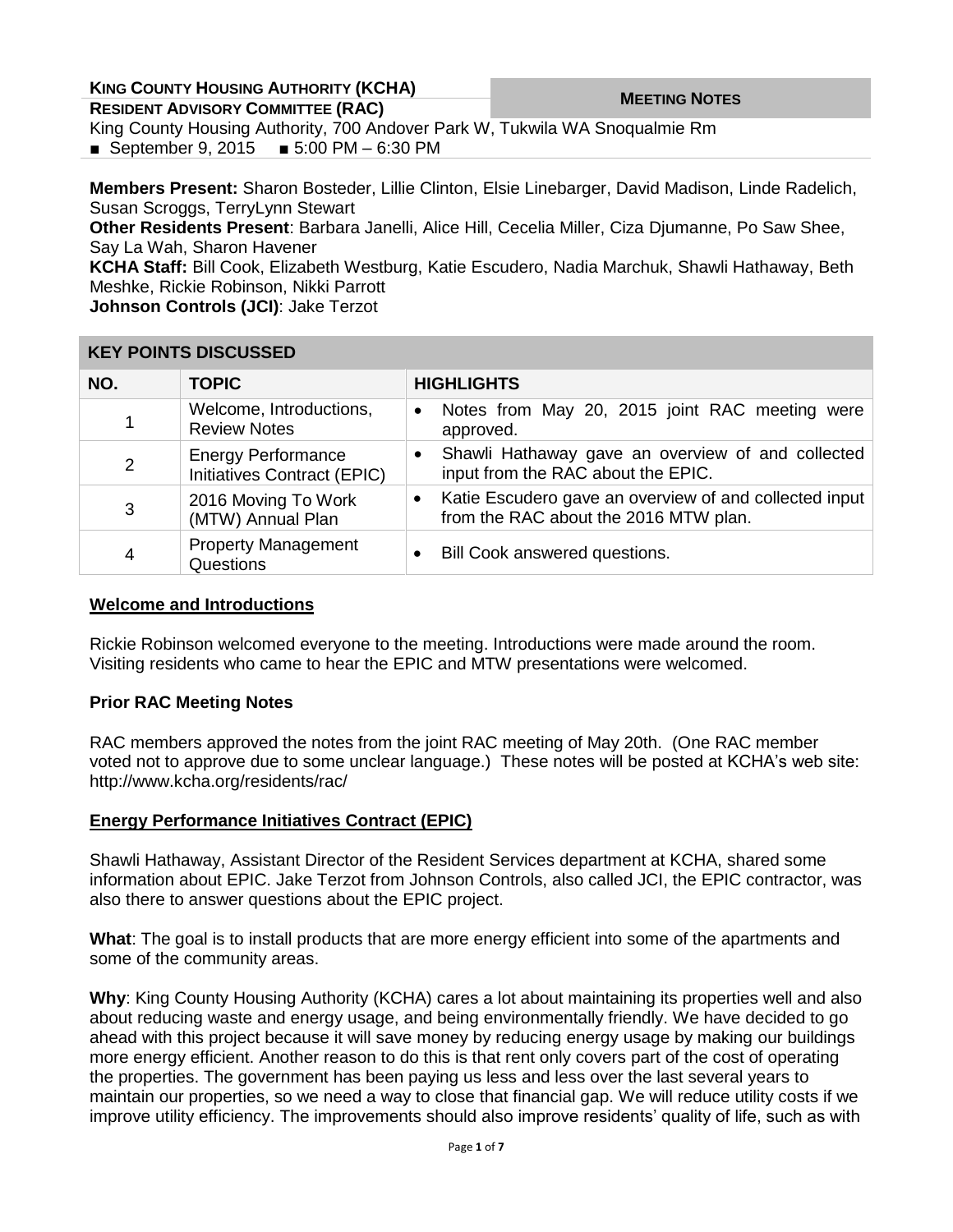better air circulation and lighting. The exact items to be installed have not yet been decided. Shawli distributed pictures of some potential new items.

**Where**: Here is the list of the buildings covered by the project right now. Public housing buildings not on the list are already energy efficient or didn't qualify for the program.

Ballinger Homes, Northridge I, Boulevard Manor, Northridge II, Briarwood, Northwood Apartments, Brittany Park, Northwood Square, Burien Park, Pacific Court, Burndale Homes, Paramount House, Casa Juanita, Park Royal, Casa Madrona, Peppertree, Cascade Apartments, Plaza Seventeen, College Place, Riverton Terrace II (Senior), Eastside Terrace, Salmon Creek (Greenbridge), Firwood Circle, Shelcor, Forest Glen, Sixth Place (Greenbridge), Gustaves Manor, Southridge House, Island Crest, Valli Kee, Kirkland Place, Wayland Arms, Lake House, Westminster, Mardi Gras, Yardley Arms, Munro Manor, Cedar Grove, Nia (Greenbridge), Hillsview, Northlake House, KCHA Central Office

**What Products**: Some of the products are new lights (new LED bulbs last longer), new toilets to reduce water usage, air ventilation systems, and new heating systems. We might be able to replace some older refrigerators and we might be able to replace some older elevators. All of these upgrades will not only reduce consumption of utilities but will also be easier for KCHA staff to maintain because newer items won't have to be maintained and replaced as often.

**When**: Current Status: KCHA has decided to do this project, and has looked at the general products which will be installed, but not specific models. We will be finalizing the list of what products go where this fall. We plan to start installing upgrades on the first building in February 2016.The project will take about two years to finish. So far the contractor Johnson Controls (JCI) has done an audit this summer at our buildings to find out what improvements are needed. Each building will get different upgrades depending on what each building needs. The whole project will probably take until the end of 2016, but we will only be at specific buildings for a certain period of time.

**Possible Employment Opportunities**: Let one of the contacts for EPIC listed below know if you want to be more involved stay up to date. There might be employment opportunities for residents in connection with EPIC. We don't know exactly what might be available yet, but maybe some administrative work, maybe some cleaning, or maybe some other tasks. Once we know which measures will be installed where we will have more information about employment opportunities.

**Disruption to Residents:** There will be no tenant relocations during this project. No tenants will need to move out of their units. Before we start work at a specific building we will have a meeting with residents to discuss what work will be done, what products will be installed, and what to expect during the work. If we are making improvements in your apartment, the workers will need to come inside the unit, but we expect most of the improvements to only take two to three hours at the most.

**Demonstration Units:** Johnson Controls has installed some demonstration products such as new lights and toilets in some units. After they have been used for a few weeks, we will get feedback from tenants, maintenance staff, and property managers about the demonstration products.

**Q & A:** Shawli shared this list of questions and answers that have been asked at prior meetings.

# **1. What is an Energy Performance Initiative Contract?**

EPIC is an agreement between a federally funded agency, such as KCHA, and an energy service company, that provides financing of energy conservation measures. The energy service company completes an audit of the selected properties for the program, and then suggests energy efficient upgrades.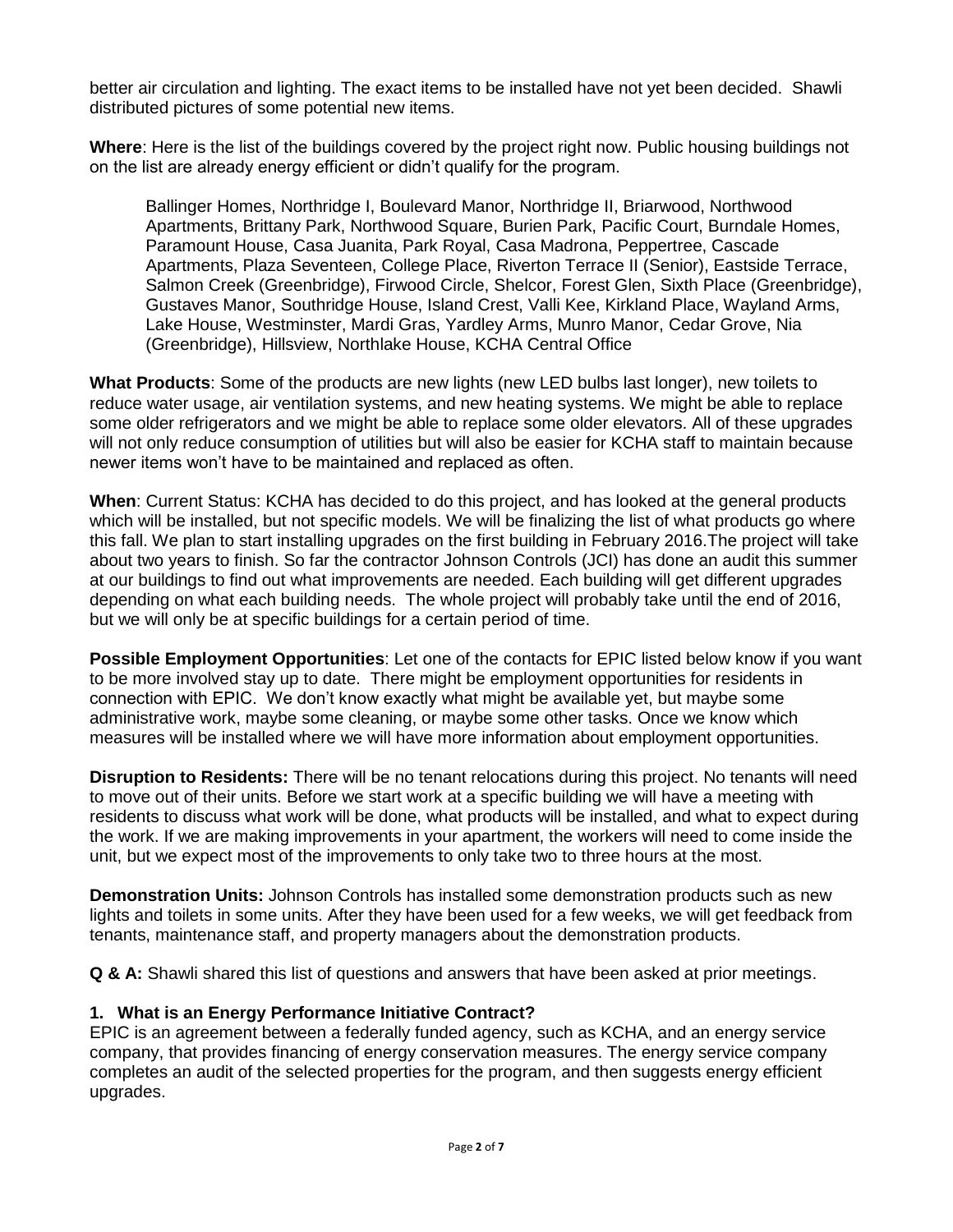# **2. What are the benefits of this project?**

- Makes KCHA buildings more energy efficient—less impact on the environment
- Improves quality of life for resident
- Saves money to pay for new products and future improvements and programs

# **3. Who do I contact for more information or to get involved in the project?**

- Your Property Manager or Resident Services Coordinator
- Burgandi McCurdy (Communications Officer), 206.829.2465 or [BurgandiM@kcha.org](mailto:BurgandiM@kcha.org)
- Beth Pearson (Project Manager), 206-574-1162 or [BethP@kcha.org](mailto:BethP@kcha.org)

# **4. When will we know for sure which properties and improvements will be installed?**

We will have a final list early in 2016, about one month before construction starts.

# **5. How can you be sure this project will result in the savings you are expecting?**

Johnson Controls Inc., the company we are contracting with for this project, has projected our estimated cost savings. If we do not realize the projected savings from this project, Johnson Controls will make up the difference.

# **6. How long will it take to realize these savings?**

Some measures, like water and lighting, will realize savings very quickly. Others will take longer. The cost savings were projected based on 20 years of using the new measures.

# **RAC Member Comments and Questions about EPIC**

# **Will EPIC improvements be made in community areas?**

Yes, some of them. We have not yet identified the specific units and common areas where improvements will be made.

### **I have already had energy improvements put in my unit, but my utility bills have gone up this year compared with last year.**

The goal of EPIC is to reduce energy usage. Your bills might have gone up because the utility company increased its rates.

# **The fan runs so much that it is using more electricity than before it was installed and I cannot turn the fan off.**

We will keep in mind your concern about fans when we decide what to implement in EPIC. We are also planning to provide more information about ventilation systems and air flow to better explain why the fans work the way they do.

# **Are the new LED lights better?**

Yes, the newer ones are brighter and come on instantly and take less energy.

# **Can new toilets come in the higher seat height?**

Jake from JCI noted the request for the "comfort" height of toilets.

**Some residents don't like a ductless heat pump unit above windows inside units preventing drapery from being used on that window. Many people want curtains not just window blinds.** Jake said they would take that under consideration. Depending on the layout of the space there might not be another location that would work. These units can provide air cooling and residents who choose to use a ductless heat pump for cooling would pay the extra electric cost themselves.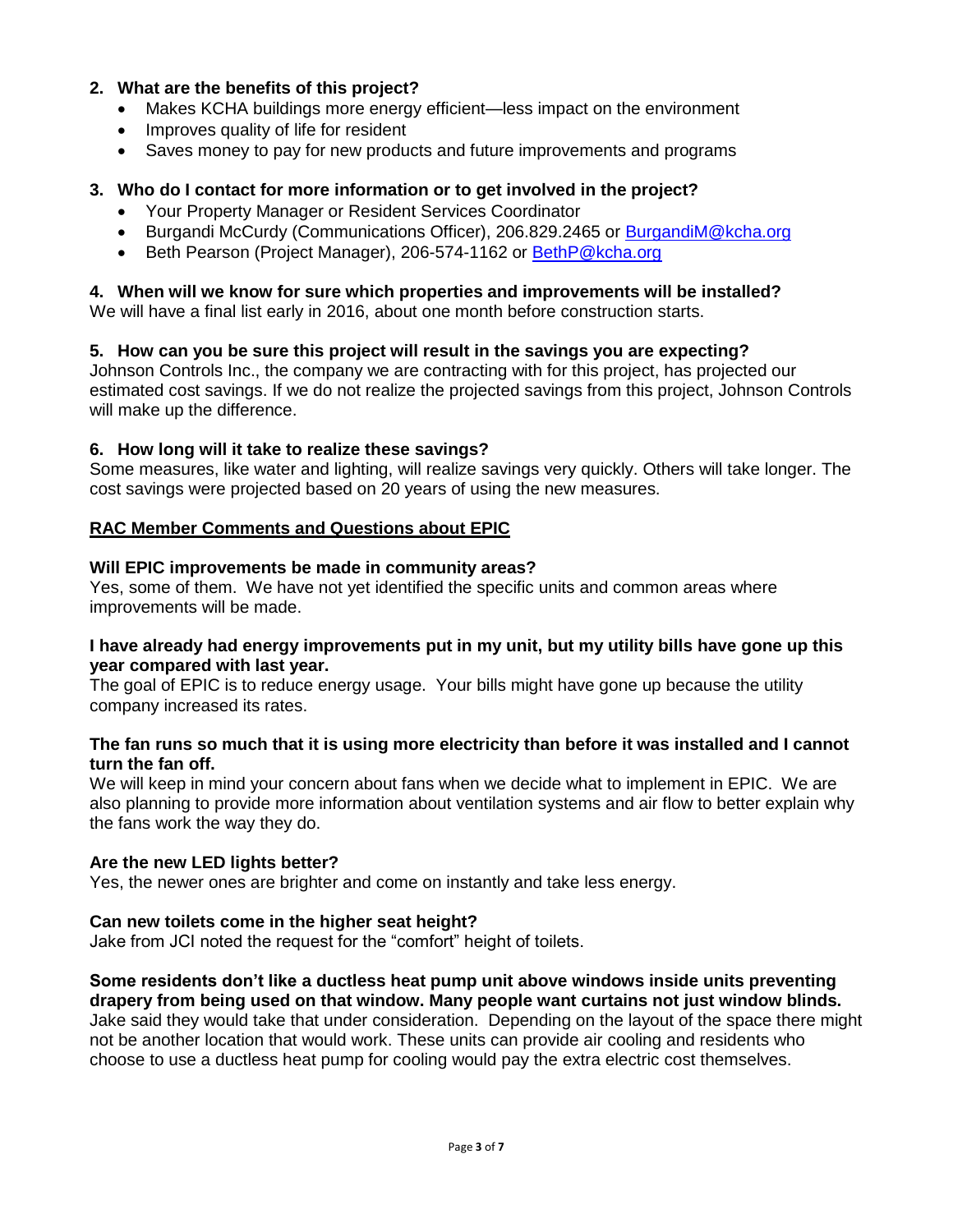#### **KCHA staff and Board of Commissioners members should get the same energy efficiency items installed in their homes that KCHA residents get so staff will understand what residents are going through.**

**The heaters we got installed under our windows are not efficient because the windows leak.** That is not under the scope of this project but we noted your concern.

### **Where will new heating units be installed on the outsides of buildings?**

Locations could be on the wall, on the roof, on the ground, or on the balcony of a unit, depending on the building. We will decide on placement on a case by case basis.

### **How are you going to measure the area needing heating and install the heat pump in the best location and enough heating?**

For instance, if you have a long narrow area you would install the air distribution head on the narrow side. These units have veins that turn back and forth which distribute the heating and cooling pretty efficiently. The units are sized for heating the entire space.

### **My building has central heating. Will we get heating units in each apartment during this project? This would increase my electric bill.**

That hasn't been decided. If you have an opinion about not having central heating we would like to hear it. If you get a heating unit in your individual apartment, your rent would be reduced if your electric bill goes up because you are responsible for paying for heat and you didn't used to pay for heat.

### **Has KCHA figured out if the expenditure will be worth it?**

JCI does a lot of analysis about cost savings and their studies have shown that this project will be cost effective. Usually some of the paybacks come quickly, such as new lighting and water saving measures, and those savings are used to pay for some items where the payback comes less quickly, such as new heating systems. The payback for this project is expected to be 20 years. Johnson Controls calculated the savings. If the savings do not work out as JCI calculated, Johnson Controls will pay the difference.

#### **What is KCHA going to do to help residents of the manufactured home parks?**

Those properties are not part of EPIC because they are not subsidized properties, but there might be opportunities for residents of those properties through KCHA's Weatherization Department.

**Clear light covers allow more light to shine through. My new bulbs don't radiate enough light.** The covers that JCI installs are not completely clear but they are designed to distribute the light as efficiently as possible. The new light bulbs and fixtures will be brighter than what we replaced.

#### **Seniors should be involved with the demos of the new products.**

That is a good idea.

### **Will this project require changing lighting to put in the new lighting even if someone has a disability?**

No, existing reasonable accommodations will be honored.

#### **Moving to Work 2016 Annual Plan**

Katie Escudero is a policy analyst at KCHA who puts together the plans and reports that go to the federal government about how KCHA is using its federal dollars. She covered these topics.

1. What it means for KCHA be a Moving to Work (MTW) agency.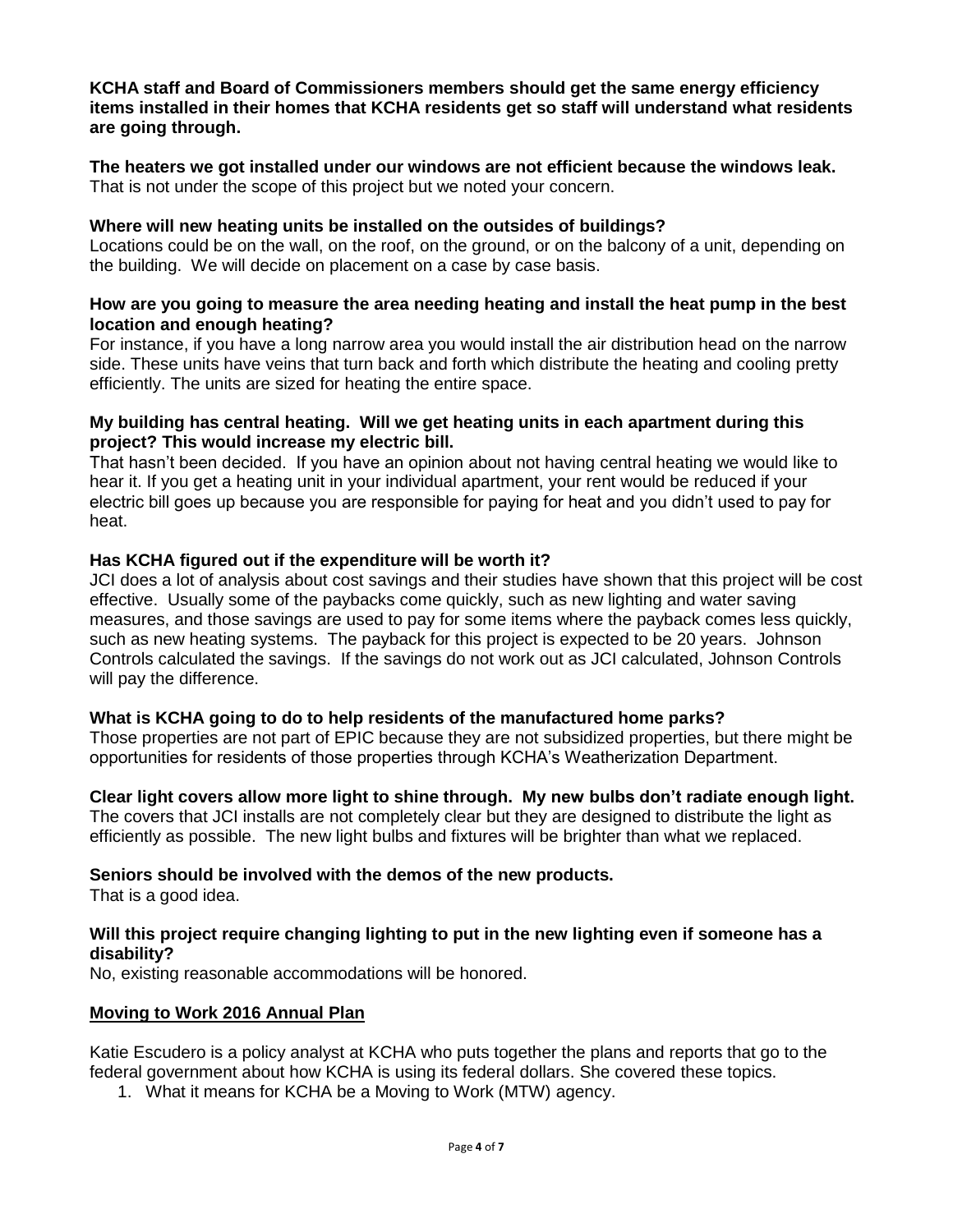MTW was created in the 1990's by the federal government to allow Public Housing agencies to use their funding in more flexible ways. KCHA is one of only thirty nine high performing Housing Authorities with MTW authority to do things a bit differently such as delivering subsidy in different ways, developing new policies, to be innovative, to do things more efficiently, to increase housing choice for people, and to increase self-sufficiency of participants. The main thing it means to us as an agency is we try to make improvements every year. KCHA has been participating in MTW since 2003. The RAC is very important because we need you to provide feedback about our MTW plan before we submit it to the federal government for approval.

- 2. Goals and activities KCHA is continuing to implement through the MTW program.
	- a. Expand housing opportunities for low-income King County residents by adding up to 248 new Public Housing units. The 2016 MTW plan proposes ways to simplify the process for adding new units.
	- b. Preserving our existing affordable housing stock with improvement projects such as repaving, replacing sidewalks, installing new drainage systems, installing new storm water systems, replacing roofs, and interior unit upgrades; and implement the EPIC. MTW makes it possible to fund these projects.
	- c. Increasing access to high opportunity neighborhoods such as Bellevue. These neighborhoods have better schools and better transportation. One idea to help people with Housing Choice Vouchers move to neighborhoods with higher opportunity and also higher rents is to go to more than the current two payment standards. Another idea to increase access to high opportunity neighborhoods is to purchase housing in those neighborhoods.
	- d. Better respond to diverse needs of people, such as homeless young adults and domestic violence survivors, with flexible housing subsidies. Some ideas along those lines are time-limited assistance or assistance with move in costs.
	- e. Improving educational outcomes for children. For example, providing after school services for the children living in KCHA properties, engaging parents, and pre-school programs.
	- f. New software systems coming on line at KCHA.
	- g. Examine our business processes and make improvements.
- 3. New activities being proposed in KCHA's 2016 MTW Plan.
	- a. Implementing a Budget-based Rent Model

What**:** allows KCHA to dedicate a larger budget to a KCHA-owned project-based Section 8 property if it faces any changes in costs such as increased operational expenses, necessary upgrades, and debt service to pay for renovations.

Why**:** A property's needs and costs can change over time – the population can change, necessitating more services or a new roof could be needed or energy upgrades – leading to a bigger budget that supports these services or debt related to upgrades.

Outcome**:** By setting a rent level that aligns with a property's costs, KCHA ensures that the 700 units in these properties are financially supported and sustained for the long-term.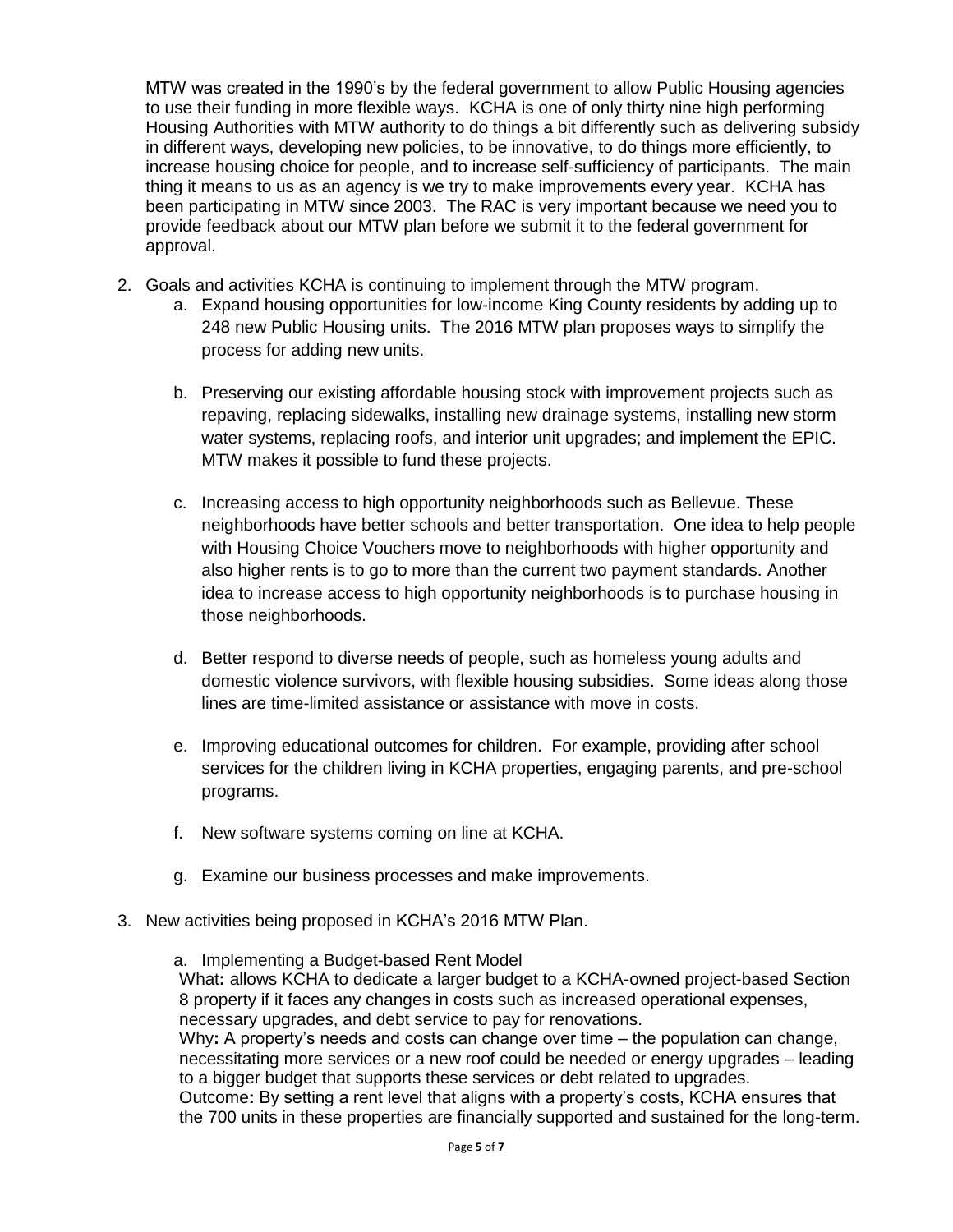b. Streamlining Land Sales and Disposition

What**:** Developing a streamlined sales process that reduces the administrative complexity and paper work for remaining sales at the Greenbridge community. Reduce paperwork to one page, creating one framework for the remaining lots, easy to duplicate when an offer comes in.

Why**:** Despite approval in 2005, KCHA must still submit a detailed application (more than 40 pages) for each individual sale. This process hampers our ability to compete in the private marketplace and fully complete the Greenbridge community.

Outcome**:** By streamlining this process, KCHA will be able to efficiently and effectively complete the final stages of the Greenbridge development.

c. Converting Former Opt-out Developments to Public Housing

What**:** Converting entire Project-based Section 8 properties to Public Housing all at once. Going to one set of rules for a single building versus two sets of rules.

Why**:** Currently, a unit turns over to Public Housing only when a current resident moves out, making the process slow and unpredictable. Two sets of rules govern the management of the property, adding to the administrative complexity of providing housing assistance.

Outcome**:** By streamlining the conversion to Public Housing, KCHA can administer a single set of rules and cut down on administrative complexity and costs.

4. Collect comments on the 2016 plan which RAC members had received in the mail.

# **RAC Member Comments and Questions about the 2016 MTW Plan**

# Q. **Will the budget-based rent model for project-based Section 8 program affect all of the project-based units?**

A. No, not all of them.

# Q. **How do you decide how much a property costs?**

A. Every property every month produces a report that shows the revenue and expenses. We use those reports to come up with how much each property costs. We can divide by the number of units in the building to get a per unit cost. This is a rough idea of the cost per unit that is useful but isn't perfect.

### Q. **If the budget-based rent model shows a property costs more, will we have to pay more in rent?**

A. No, the resident's portion of rent will not change.

# Q. **For the storm water improvement project at Burndale Homes, could we use rain barrels?**

A. We have rain barrels at some sites. That is a good idea, although rain barrels are not enough to address the drainage problems at Burndale. A lot of our properties have drains that come off of gutters and go straight into sewer lines so we cannot use rain barrels at those sites.

# Q. **What is the definition of self-sufficiency?**

A. It is in the report (see the *Moving to Work Annual 2016 Plan*) when we give the metrics.

# Q. **The report says KCHA will let the landlord do inspections.**

A. We only allow landlords to self-certify a minor inspection fail item, not major fail items.

# Q. **I am concerned about changing inspection frequency for problem landlords.**